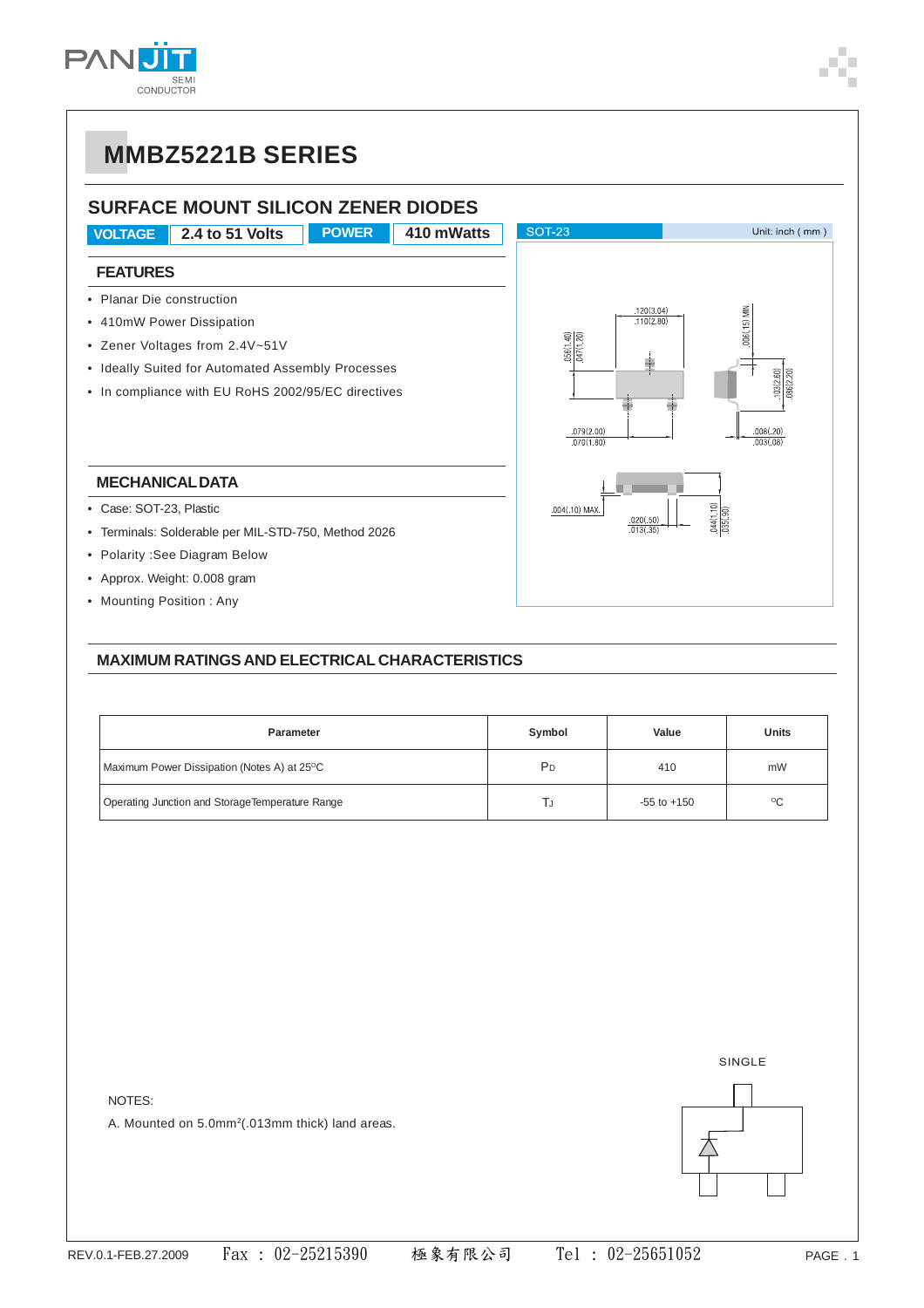

| Part Number             | Nominal Zener Voltage |        | Max. Zener Impedance |           |      | <b>Max Reverse</b><br>Leakage Current |      | Marking |        |                |               |  |
|-------------------------|-----------------------|--------|----------------------|-----------|------|---------------------------------------|------|---------|--------|----------------|---------------|--|
|                         | Vz @ Izt              |        |                      | ZZT @ IZT |      | ZZK @ IZK                             |      | IR @ VR |        | Code           | Package       |  |
|                         | Nom. V                | Min. V | Max. V               | $\Omega$  | mA   | $\Omega$                              | mA   | μA      | $\vee$ |                |               |  |
| 410 mWatts Zener Diodes |                       |        |                      |           |      |                                       |      |         |        |                |               |  |
| <b>MMBZ5221B</b>        | 2.4                   | 2.28   | 2.52                 | 30        | 20.0 | 1200                                  | 0.25 | 100     | 1.0    | C <sub>1</sub> | <b>SOT-23</b> |  |
| <b>MMBZ5222B</b>        | 2.5                   | 2.38   | 2.63                 | 30        | 20.0 | 1250                                  | 0.25 | 100     | 1.0    | C <sub>2</sub> | <b>SOT-23</b> |  |
| <b>MMBZ5223B</b>        | 2.7                   | 2.57   | 2.84                 | 30        | 20.0 | 1300                                  | 0.25 | 75      | 1.0    | C <sub>3</sub> | SOT-23        |  |
| <b>MMBZ5225B</b>        | 3.0                   | 2.85   | 3.15                 | 30        | 20.0 | 1600                                  | 0.25 | 50      | 1.0    | C <sub>5</sub> | SOT-23        |  |
| <b>MMBZ5226B</b>        | 3.3                   | 3.14   | 3.47                 | 28        | 20.0 | 1600                                  | 0.25 | 25      | 1.0    | D <sub>1</sub> | SOT-23        |  |
| <b>MMBZ5227B</b>        | 3.6                   | 3.42   | 3.78                 | 24        | 20.0 | 1700                                  | 0.25 | 15      | 1.0    | D <sub>2</sub> | <b>SOT-23</b> |  |
| <b>MMBZ5228B</b>        | 3.9                   | 3.71   | 4.10                 | 23        | 20.0 | 1900                                  | 0.25 | 10      | 1.0    | D <sub>3</sub> | SOT-23        |  |
| <b>MMBZ5229B</b>        | 4.3                   | 4.09   | 4.52                 | 22        | 20.0 | 2000                                  | 0.25 | 5.0     | 1.0    | D <sub>4</sub> | SOT-23        |  |
| <b>MMBZ5230B</b>        | 4.7                   | 4.47   | 4.94                 | 19        | 20.0 | 1900                                  | 0.25 | 5.0     | 2.0    | D <sub>5</sub> | SOT-23        |  |
| <b>MMBZ5231B</b>        | 5.1                   | 4.85   | 5.36                 | 17        | 20.0 | 1600                                  | 0.25 | 5.0     | 2.0    | E <sub>1</sub> | SOT-23        |  |
| <b>MMBZ5232B</b>        | 5.6                   | 5.32   | 5.88                 | 11        | 20.0 | 1600                                  | 0.25 | 5.0     | 3.0    | E <sub>2</sub> | SOT-23        |  |
| <b>MMBZ5234B</b>        | 6.2                   | 5.89   | 6.51                 | 7         | 20.0 | 1000                                  | 0.25 | 5.0     | 4.0    | E4             | SOT-23        |  |
| <b>MMBZ5235B</b>        | 6.8                   | 6.46   | 7.14                 | 5         | 20.0 | 750                                   | 0.25 | 3.0     | 5.0    | E <sub>5</sub> | SOT-23        |  |
| <b>MMBZ5236B</b>        | 7.5                   | 7.13   | 7.88                 | 6         | 20.0 | 500                                   | 0.25 | 3.0     | 6.0    | F <sub>1</sub> | SOT-23        |  |
| <b>MMBZ5237B</b>        | 8.2                   | 7.79   | 8.61                 | 8         | 20.0 | 500                                   | 0.25 | 3.0     | 6.0    | F <sub>2</sub> | <b>SOT-23</b> |  |
| <b>MMBZ5238B</b>        | 8.7                   | 8.27   | 9.14                 | 8         | 20.0 | 600                                   | 0.25 | 3.0     | 6.5    | F <sub>3</sub> | SOT-23        |  |
| <b>MMBZ5239B</b>        | 9.1                   | 8.65   | 9.56                 | 10        | 20.0 | 600                                   | 0.25 | 3.0     | 6.5    | F <sub>4</sub> | SOT-23        |  |
| <b>MMBZ5240B</b>        | 10                    | 9.50   | 10.50                | 17        | 20.0 | 600                                   | 0.25 | 3.0     | 8.0    | F <sub>5</sub> | SOT-23        |  |
| <b>MMBZ5241B</b>        | 11                    | 10.45  | 11.55                | 22        | 20.0 | 600                                   | 0.25 | 2.0     | 8.4    | H1             | SOT-23        |  |
| <b>MMBZ5242B</b>        | 12                    | 11.40  | 12.60                | 30        | 20.0 | 600                                   | 0.25 | 1.0     | 9.1    | H2             | <b>SOT-23</b> |  |
| <b>MMBZ5243B</b>        | 13                    | 12.35  | 13.65                | 13        | 9.5  | 600                                   | 0.25 | 0.5     | 9.9    | H <sub>3</sub> | SOT-23        |  |
| MMBZ5244B               | 14                    | 13.30  | 14.70                | 15        | 9.0  | 600                                   | 0.25 | 0.1     | 10.5   | H <sub>4</sub> | SOT-23        |  |
| <b>MMBZ5245B</b>        | 15                    | 14.25  | 15.75                | 16        | 8.5  | 600                                   | 0.25 | 0.1     | 11.0   | H <sub>5</sub> | SOT-23        |  |
| <b>MMBZ5246B</b>        | 16                    | 15.20  | 16.80                | 17        | 7.8  | 600                                   | 0.25 | 0.1     | 12.0   | J1             | SOT-23        |  |
| <b>MMBZ5247B</b>        | 17                    | 16.15  | 17.85                | 19        | 7.5  | 600                                   | 0.25 | 0.1     | 13.0   | J2             | SOT-23        |  |
| <b>MMBZ5248B</b>        | 18                    | 17.10  | 18.90                | 21        | 7.0  | 600                                   | 0.25 | 0.1     | 14.0   | J3             | <b>SOT-23</b> |  |
| <b>MMBZ5250B</b>        | 20                    | 19.00  | 21.00                | 25        | 6.2  | 600                                   | 0.25 | 0.1     | 15.0   | J5             | <b>SOT-23</b> |  |
| <b>MMBZ5251B</b>        | 22                    | 20.90  | 23.10                | 29        | 5.6  | 600                                   | 0.25 | 0.1     | 17.0   | K1             | <b>SOT-23</b> |  |
| MMBZ5252B               | 24                    | 22.80  | 25.20                | 33        | 5.2  | 600                                   | 0.25 | 0.1     | 18.0   | K2             | SOT-23        |  |
| MMBZ5254B               | 27                    | 25.65  | 28.35                | 41        | 5.0  | 600                                   | 0.25 | 0.1     | 21.0   | K4             | SOT-23        |  |
| MMBZ5255B               | 28                    | 26.60  | 29.40                | 44        | 4.5  | 600                                   | 0.25 | 0.1     | 21.0   | K5             | SOT-23        |  |
| MMBZ5256B               | 30                    | 28.50  | 31.50                | 49        | 4.2  | 600                                   | 0.25 | 0.1     | 23.0   | M1             | SOT-23        |  |
| MMBZ5257B               | 33                    | 31.35  | 34.65                | 58        | 3.8  | 700                                   | 0.25 | 0.1     | 25.0   | M <sub>2</sub> | SOT-23        |  |
| MMBZ5258B               | 36                    | 34.20  | 37.80                | 70        | 3.4  | 700                                   | 0.25 | 0.1     | 27.0   | M3             | SOT-23        |  |
| MMBZ5259B               | 39                    | 37.05  | 40.95                | 80        | 3.2  | 800                                   | 0.25 | 0.1     | 30.0   | M4             | SOT-23        |  |
| MMBZ5260B               | 43                    | 40.85  | 45.15                | 93        | 3.0  | 900                                   | 0.25 | 0.1     | 33.0   | M <sub>5</sub> | SOT-23        |  |
| MMBZ5261B               | 47                    | 44.65  | 49.35                | 105       | 2.7  | 1000                                  | 0.25 | 0.1     | 36.0   | N <sub>1</sub> | SOT-23        |  |
| MMBZ5262B               | 51                    | 48.45  | 53.55                | 125       | 2.5  | 1100                                  | 0.25 | 0.1     | 39.0   | N <sub>2</sub> | <b>SOT-23</b> |  |
|                         |                       |        |                      |           |      |                                       |      |         |        |                |               |  |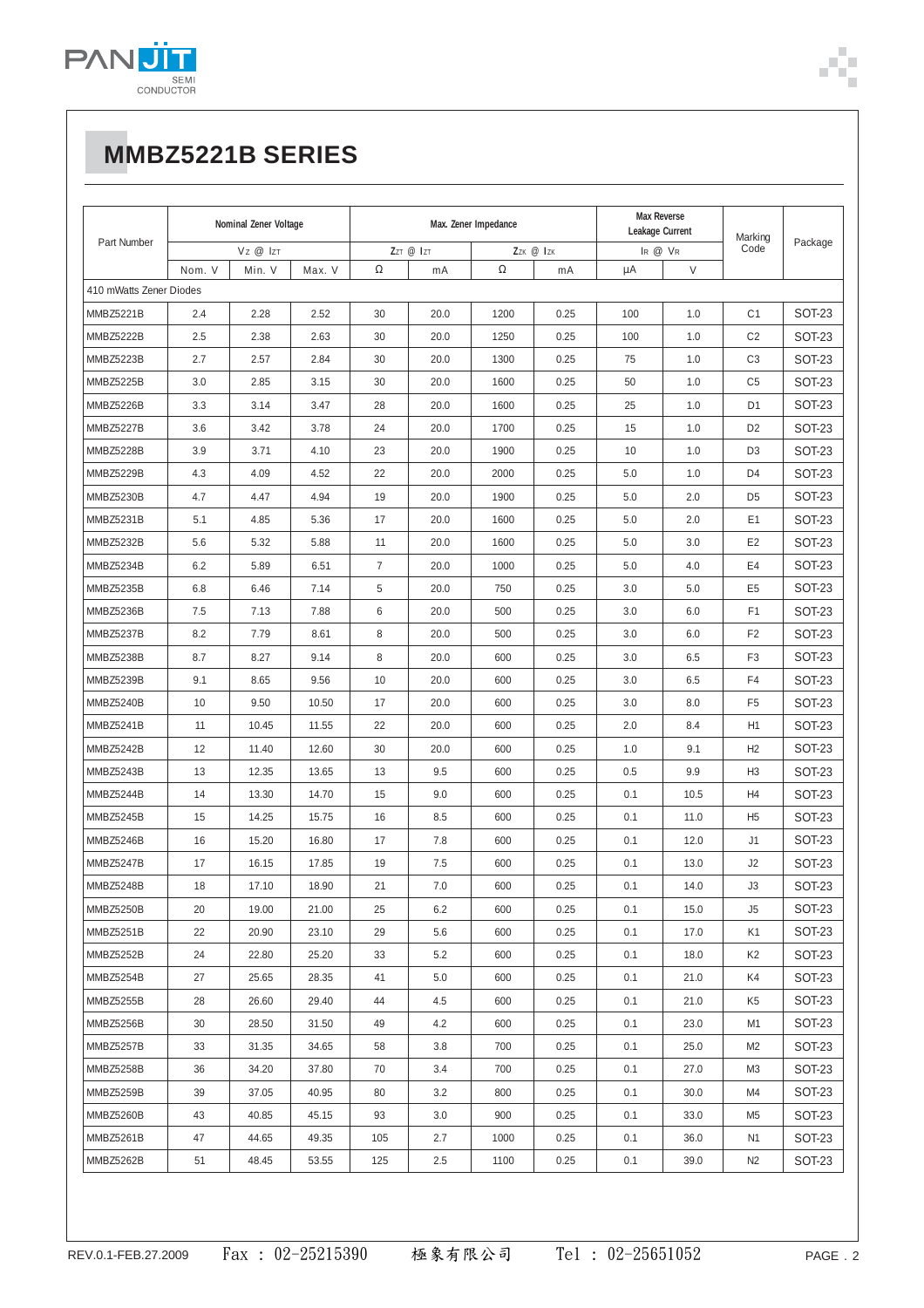